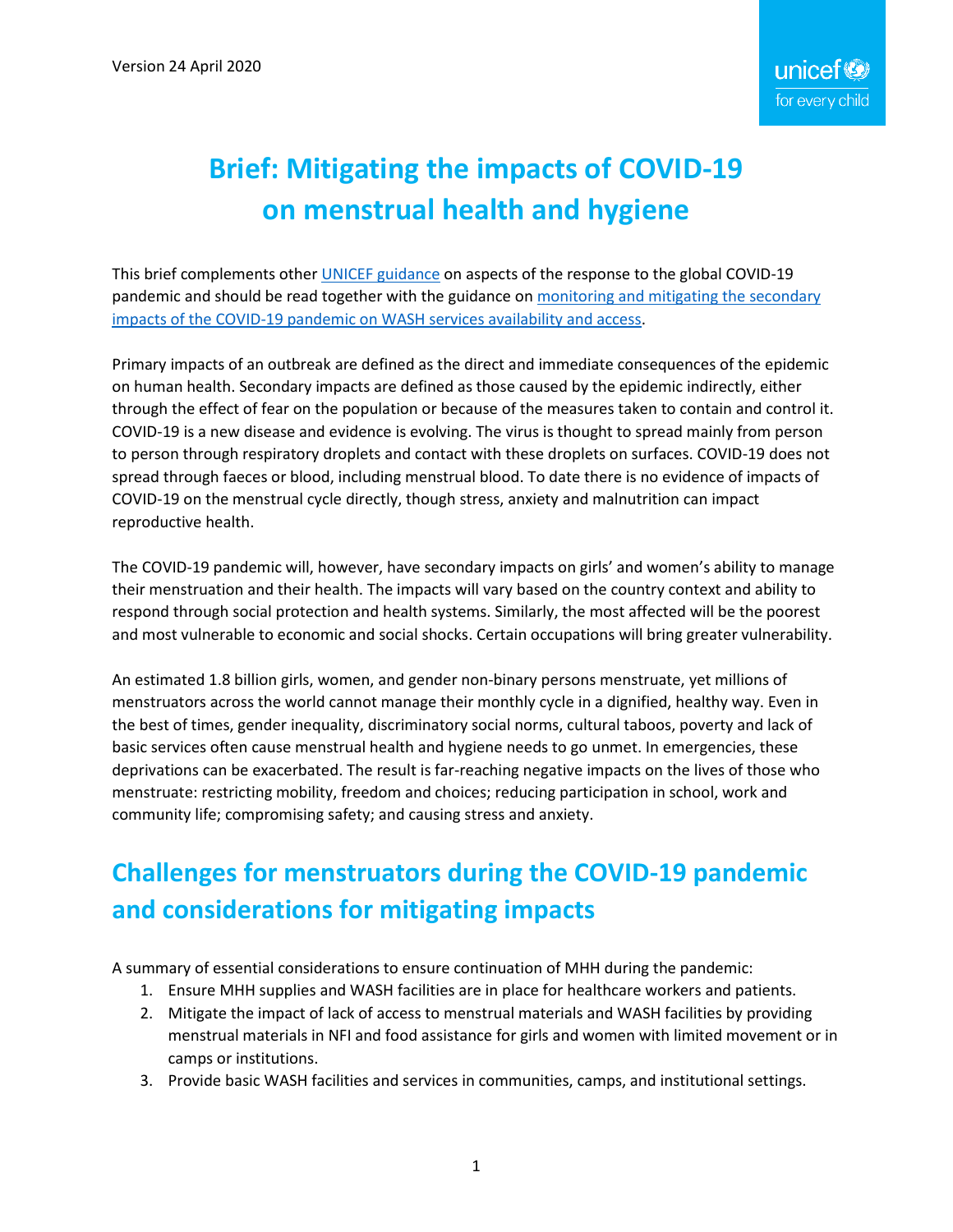Additionally, all assistance should follow the principles of:

- Do no harm: During this pandemic, physical distancing measures are in place. Therefore agencies should ensure that essential person to person contact is kept to a minimum and protective measures taken and switch to contactless methods such as mass media and social media as far as possible.
- Inclusion and gender-sensitivity: Agencies should identify those who are most marginalised and hard to reach, incorporate measures to reach them, and monitoring whether such measures are effective. This includes girls and women with disabilities, those in conflict-affected contexts, and those in remote and rural communities. Adapt formats as needed to reach those who may be hearing and visually impaired, or low-literacy.

### **Additional essential considerations for different groups**

#### **Health care workers**

Globally, **women make up 70 percent of the health workforce** and are more likely to be front-line health workers, especially nurses, midwives and community health workers.<sup>1</sup> This has been true across country income levels; for example, it is estimated that 50 percent of the doctors and 90 percent of the nurses in China's Hubei Province are women, while nearly 80 percent of American health care workers are women. These women face additional challenges managing their menstruation, which compromises not only their health and dignity, but also the ability of the health system to deliver.

| <b>Challenges</b>                                                                                                                                                | <b>Measures to consider</b>                                                                                                                                                                                                                                                                                                                                |
|------------------------------------------------------------------------------------------------------------------------------------------------------------------|------------------------------------------------------------------------------------------------------------------------------------------------------------------------------------------------------------------------------------------------------------------------------------------------------------------------------------------------------------|
| Facility managers are not aware of<br>and/or do not prioritize MHH needs<br>of female health care workers.                                                       | Document and raise awareness of needs to facilities'<br>managers and health departments.<br>• Advocate for the measures in this paper.                                                                                                                                                                                                                     |
| Lack of documented contextual<br>evidence of MHH experiences and<br>challenges of women in health care<br>settings, which may differ from<br>context to context. | • Formative research with health care workers (adding<br>questions to KAP surveys/qualitative tools) to understand<br>experiences and needs.<br>Ensure data collection methods do not put staff or<br>participants at risk of infection; for instance, consider<br>phone interviews.                                                                       |
| Lack of menstrual hygiene materials<br>for healthcare workers provided by<br>health systems.                                                                     | • Consider menstrual hygiene materials as essential supplies<br>for female and other menstruating health care workers<br>and procure in sufficient quantity (e.g., for disposable pads<br>or tampons, 20-30 per month per woman depending on<br>absorbency; reusable material quantity will vary<br>depending on type and may require washing facilities.) |

 $1$  WHO (2019). Gender equity in the health workforce: Analysis of 104 Countries: <https://apps.who.int/iris/bitstream/handle/10665/311314/WHO-HIS-HWF-Gender-WP1-2019.1-eng.pdf?ua=1>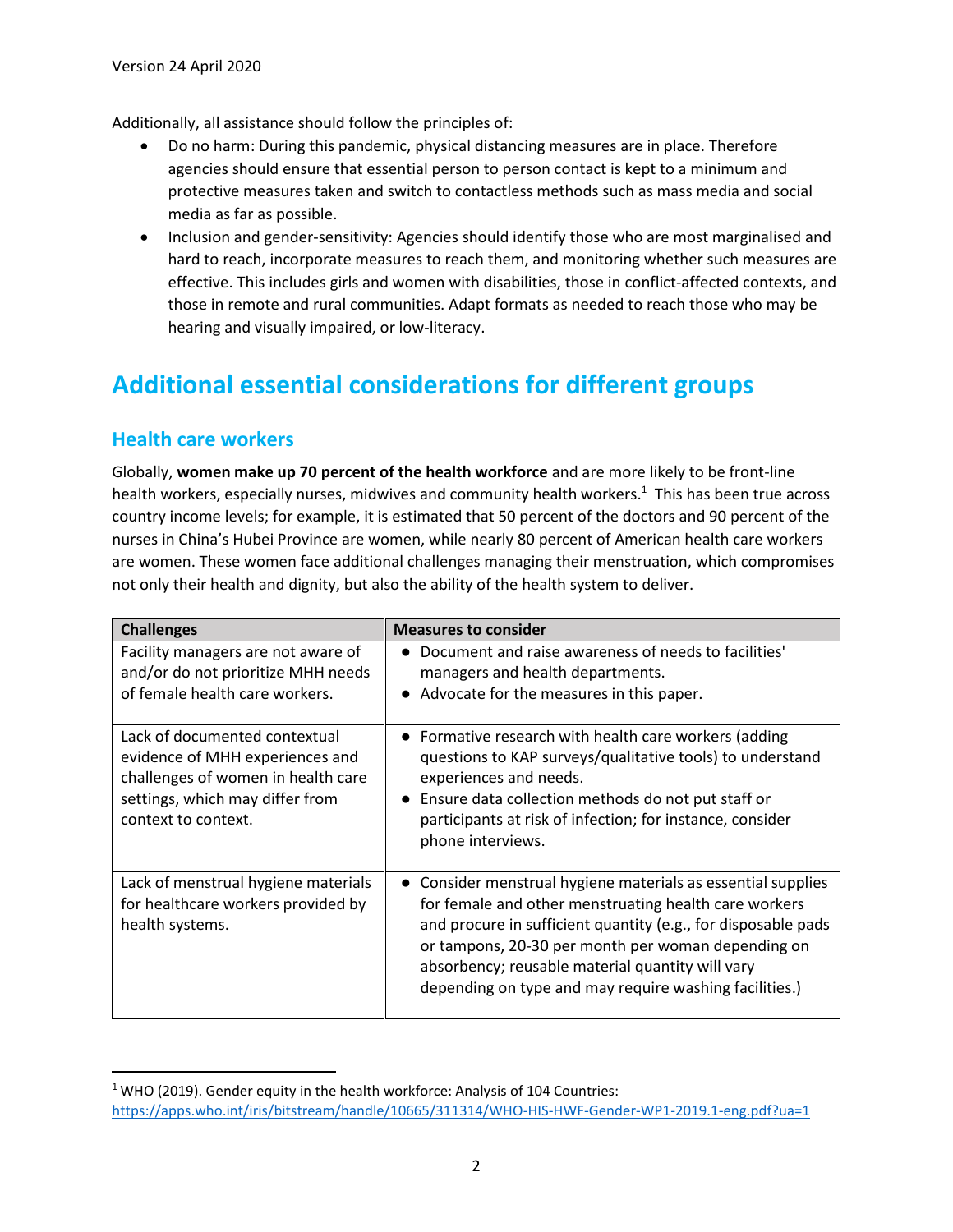| Putting on and removing PPE<br>prevents quick changing of<br>menstrual hygiene materials,<br>leading women to bleed into<br>protective suits, suppress<br>menstruation through the use of<br>oral contraceptive pills, or<br>potentially miss days of work. <sup>2</sup> | Support access to sufficient quantity of PPE that would<br>allow women to take breaks at least every 4 hours to<br>change menstrual materials, particularly where tampons<br>are used to avoid the risk of toxic shock syndrome.<br>If pads are used, consider high absorbency pads that are<br>safe to be changed less frequently, if accepted by women.<br>Support women's continued access to contraceptives, but<br>advocate to ensure women are not coerced into taking<br>oral contraceptive pills against their will to avoid<br>menstruation. |
|--------------------------------------------------------------------------------------------------------------------------------------------------------------------------------------------------------------------------------------------------------------------------|-------------------------------------------------------------------------------------------------------------------------------------------------------------------------------------------------------------------------------------------------------------------------------------------------------------------------------------------------------------------------------------------------------------------------------------------------------------------------------------------------------------------------------------------------------|
| Lack of access to WASH facilities at<br>health care facilities, preventing<br>women from managing basic<br>hygiene including menstrual hygiene<br>while at work.                                                                                                         | Ensure access to WASH facilities and services at HCF, refer<br>to Infection prevention and control measures in health-<br>care facilities and resources on WASH in HCF. Ensure<br>facilities are female-friendly and inclusive of people with<br>disabilities; and that disposal systems for menstrual waste<br>are in place.                                                                                                                                                                                                                         |
| Pain during menstruation may make<br>it challenging to work.                                                                                                                                                                                                             | Consider providing pain killers to manage menstrual pain.<br>Provide adequate breaks, hydration and provisions for rest<br>throughout the workday.                                                                                                                                                                                                                                                                                                                                                                                                    |

### **Female patients in health care facilities (HCF)**

Female patients will require materials and access to WASH facilities and may need support to manage their menstruation if severely ill with COVID-19.

| <b>Challenges</b>                                                                                               | <b>Measures to consider</b>                                                                                                                                                                                                                                                               |
|-----------------------------------------------------------------------------------------------------------------|-------------------------------------------------------------------------------------------------------------------------------------------------------------------------------------------------------------------------------------------------------------------------------------------|
| Girls and women hospitalized or in quarantine<br>centres for COVID-19 may lack access WASH and<br>MHH supplies. | • Provide menstrual materials and painkillers at<br>HCF and quarantine centres.<br>• Support WASH in HCF for patient access to<br>facilities for menstrual hygiene.<br>• Train caretakers in assisting girls and women<br>with personal hygiene including menstrual<br>hygiene if needed. |

<sup>&</sup>lt;sup>2</sup> As reported in various news stories and opinion pieces, such a[s this one](https://www.scmp.com/comment/opinion/article/3052524/how-chinas-coronavirus-health-care-workers-exposed-taboo) and [this one](https://www.news18.com/news/world/would-delay-periods-than-stain-suit-china-under-fire-as-women-coronavirus-workers-share-struggles-2529489.html)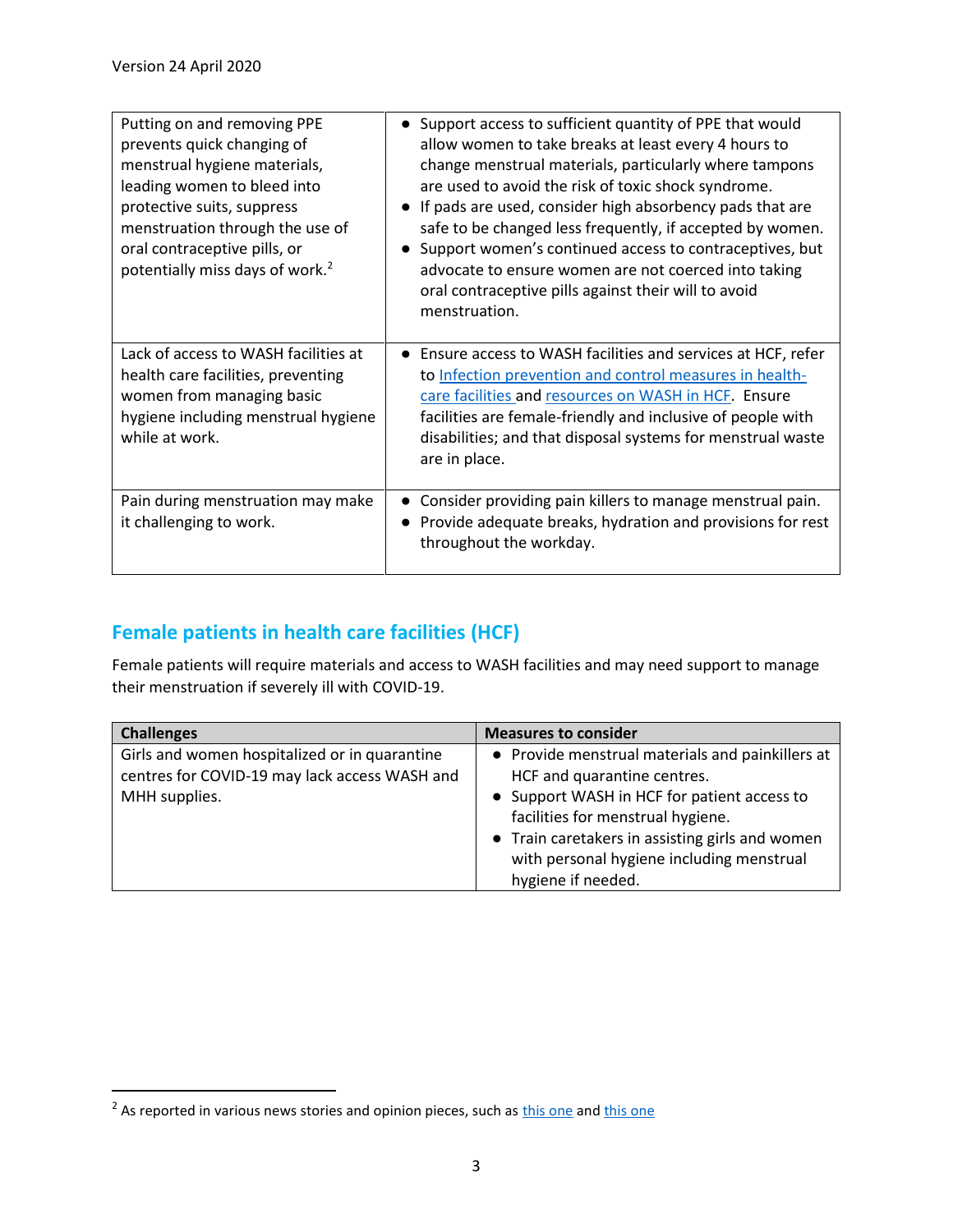#### **Girls and women in communities**

Girls and women in communities may also face increased challenges accessing services, resources and information that are critical to MHH. This might include:

| <b>Challenges</b>                                                                                                                                                                                                                                                                                                            | <b>Measures to consider</b>                                                                                                                                                                                                                                                                                                                                                                                                                                                                                                                |
|------------------------------------------------------------------------------------------------------------------------------------------------------------------------------------------------------------------------------------------------------------------------------------------------------------------------------|--------------------------------------------------------------------------------------------------------------------------------------------------------------------------------------------------------------------------------------------------------------------------------------------------------------------------------------------------------------------------------------------------------------------------------------------------------------------------------------------------------------------------------------------|
| Gaps in provision of water and<br>sanitation service, such as<br>disruption of safe water supply or<br>lack of sewerage system<br>maintenance, or due to increased<br>costs driven by scarcity of supply                                                                                                                     | Mitigate disruptions - guidance provided here Monitoring<br>and mitigating the secondary impacts of the COVID-19<br>pandemic on WASH services availability and access                                                                                                                                                                                                                                                                                                                                                                      |
| Girls and women with confirmed<br>or suspected COVID-19<br>quarantined or isolated at home<br>may lack access to piped water<br>supply, on-site sanitation,<br>handwashing facilities, soap and<br>MHH supplies.                                                                                                             | • Support continuity of WASH services in the home when<br>possible, or regular deliveries of essential WASH supplies<br>• Consider separate shared facilities for girls and women with<br>COVID-19 and those without.<br>Include menstrual materials in distributions of food or non-<br>$\bullet$<br>food items to girls and women in home quarantine.                                                                                                                                                                                    |
| Disrupted access to menstrual<br>hygiene materials, particularly<br>disposable menstrual hygiene<br>materials that require monthly<br>replenishment.                                                                                                                                                                         | • Ensure that sanitary pads are deemed essential commodities,<br>removing barriers to manufacturing and supply <sup>3</sup> .<br>Discourage panic buying and hoarding. Encourage pragmatic<br>purchasing of two months' supply of disposable materials to<br>safeguard one's own access while respecting the needs of<br>others.                                                                                                                                                                                                           |
| This may be due to stock-out or<br>increased price as a result of<br>panic buying, supply chain<br>disruptions in supply chains due<br>to stay-at-home orders or simply<br>increased demand due to                                                                                                                           | Where washing is possible, consider promoting reusable<br>materials as an alternative, such as a menstrual cup,<br>washable pads, or absorbent underwear. Promote do-it-<br>yourself designs and instructions for safe reuse and disposal<br>through women's networks or digital platforms that reach<br>girls and women <sup>4</sup> .                                                                                                                                                                                                    |
| recommendations to keep 'extra'<br>essential supplies on hand.<br>In settings where the poorest<br>women and girls commonly use<br>disposable materials, financial<br>stress may lead to families to<br>prioritize other needs such as<br>food or essential utility bills over<br>purchasing menstrual hygiene<br>materials. | To increase supply, encourage manufacturers in adjacent<br>$\bullet$<br>industries (such as clothing or paper products) to consider<br>expanding into reusable or disposable menstrual materials to<br>meet increased demand. Prioritize support to women-owned<br>businesses.<br>Consider soliciting contribution-in-kind from large private<br>$\bullet$<br>sector manufacturers of quality disposable products.<br>Expand the reach and benefit levels of social assistance<br>programmes that target women, such as cash transfers and |

<sup>&</sup>lt;sup>3</sup> The Government of India recently provided a good example [as reported here](https://www.shethepeople.tv/coronavirus/sanitary-napkins-essential-commodity-lockdown)

<sup>&</sup>lt;sup>4</sup> Refer to resources such as those from Days for Girls<https://www.daysforgirls.org/dfg-kit-making-resources> and encourage emergency alternatives such as folded cloth pinned into underwear or tied around the waist.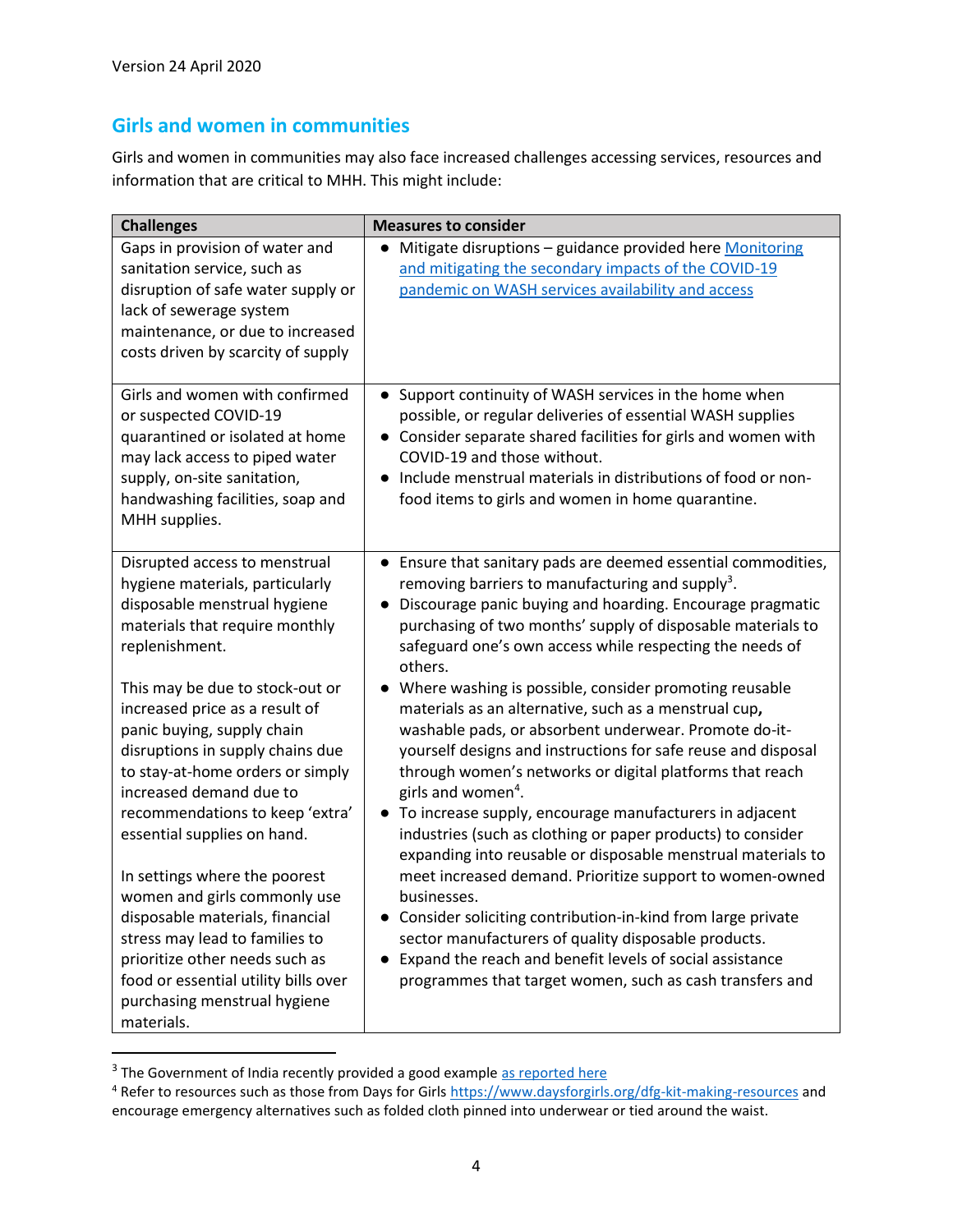|                                                                                                                                                                                                                                                                                                                    | social pensions, and suspending all conditionalities for the<br>duration of the COVID-19 crisis <sup>5</sup> .<br>Introduce new cash transfers, including for women with care<br>responsibilities.<br>• Advocate for the removal of taxes from menstrual hygiene<br>materials <sup>6</sup>                                                                                                                                                                                                                   |
|--------------------------------------------------------------------------------------------------------------------------------------------------------------------------------------------------------------------------------------------------------------------------------------------------------------------|--------------------------------------------------------------------------------------------------------------------------------------------------------------------------------------------------------------------------------------------------------------------------------------------------------------------------------------------------------------------------------------------------------------------------------------------------------------------------------------------------------------|
| Limited access to critical<br>information related to<br>menstruation or women's health<br>due to disruption in routine<br>health services and diversion of<br>funding from women's health to<br>other issues                                                                                                       | Ensure that MHH information is included standard health<br>$\bullet$<br>services and make provisions for these services to be<br>continued $7$<br>Consider the use of alternatives to interpersonal community<br>such as online, radio, telephone or messaging services.                                                                                                                                                                                                                                     |
| Limited access to critical<br>information due to limited access<br>to technology and digital<br>platforms, school closures,<br>suspension of community-based<br>programming, and low levels of<br>literacy in some settings<br>(particularly among the most<br>vulnerable) - particularly for<br>adolescent girls. | • Determine whether girls and women are able to access<br>sources of digital information.<br>• Partner with women and girls' organizations who are central<br>to the response and provide frontline services with limited<br>resources and ensure they include MHH.<br>Ensure women and girls are specifically targeted on online<br>platforms and messaging apps like U-Report with MHH<br>information.<br>• Provide MHH information together with other self-care or<br>health information and programmes. |
| Lack of access to contraceptives<br>will result in changes to women's<br>experiences of menstruation<br>(e.g., menstruation or heavier<br>periods).                                                                                                                                                                | Maintain access to sexual and reproductive health care<br>services as essential services.<br>Ensure education about the effects of stopping hormonal<br>$\bullet$<br>contraceptives are shared to limit anxiety about new<br>symptoms and prevent unwanted pregnancy.                                                                                                                                                                                                                                        |
| Limited country-specific,<br>contextual evidence on needs of<br>COVID-19 related MH challenges<br>for girls and women in<br>communities.                                                                                                                                                                           | • Formative research to understand context specific needs<br>using data collection methods that do not put communities at<br>risk (i.e. FGDs in the traditional sense are not advised as<br>physical distancing cannot be assured, instead use alternative<br>ways to collect data such as telephone interviews, etc.)<br>Gender-specific and MHH-related questions integrated into<br>monitoring systems.                                                                                                   |

<sup>5</sup> An example of this flexibility is the American COVID aid package that allows people to use their health spending accounts to also include menstrual materials.

<sup>6</sup> Note that VAT removal has not been shown to lead to price decreases for the end customer. Sales tax removal, on the other hand, does lead to direct price decreases.

<sup>7</sup> Refer to th[e PSI brief on integrating menstrual health in SRHR.](https://www.psi.org/publication/technical-brief-for-the-integration-of-menstrual-health-in-srhr/)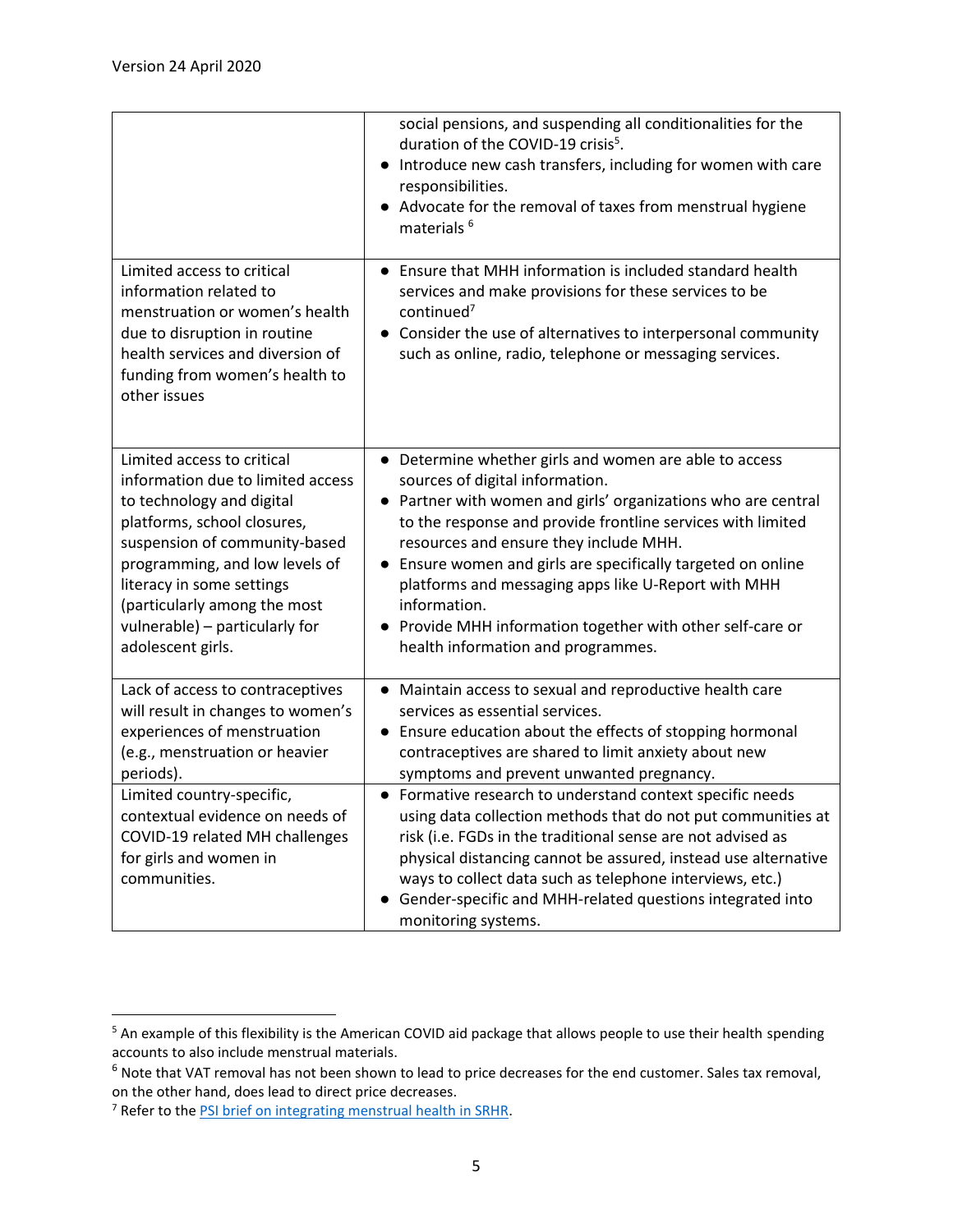#### **Girls and women in shared or institutional settings (e.g. camps, prisons, hostels)**

Girls and women in camp settings may face many of the same challenges as girls and women in communities, with additional vulnerabilities due to the lack of household WASH services. In addition to the considerations in the table above, challenges may include:

| <b>Challenges</b>                                                                                                                                                                                                                                                                                                                                       | <b>Measures to consider</b>                                                                                                                                                                                                                                                                                                                                                                                                                                                                                                                                                                                                                                             |
|---------------------------------------------------------------------------------------------------------------------------------------------------------------------------------------------------------------------------------------------------------------------------------------------------------------------------------------------------------|-------------------------------------------------------------------------------------------------------------------------------------------------------------------------------------------------------------------------------------------------------------------------------------------------------------------------------------------------------------------------------------------------------------------------------------------------------------------------------------------------------------------------------------------------------------------------------------------------------------------------------------------------------------------------|
| Limited distributions of NFIs, or<br>diversion of resources away<br>from menstrual hygiene supplies<br>(materials and supportive<br>supplies such as underwear and<br>laundry soap) towards other<br><b>NFIs</b>                                                                                                                                        | • Ensure that menstrual hygiene supplies are considered<br>essential and distributed with other NFIs (such as WASH or<br>dignity kits) or with household nutrition or medical supplies,<br>and as an essential part of the SRHR emergency package (e.g.,<br>MISP).<br>• Provide a greater quantity of disposable menstrual hygiene<br>products at each distribution (if less frequent) or consider<br>providing reusable products as a supplement or alternative<br>• As above, consider promoting reusable materials where<br>acceptable.<br>• Ensure disposal and waste management systems are available<br>and maintained, and budget is allocated for this purpose. |
| Reliance on shared water<br>supply, on-site sanitation, or<br>household bathing and laundry<br>facilities                                                                                                                                                                                                                                               | • Where possible consider adding additional facilities and<br>dedicating certain facilities to girls and women with confirmed<br>cases.<br>• Mitigate disruptions - guidance provided here Monitoring and<br>mitigating the secondary impacts of the COVID-19 pandemic<br>on WASH services availability and access<br>• Provide gender-separated laundry facilities with sufficient<br>water, soap, drying space and drainage                                                                                                                                                                                                                                           |
| Limited access to critical<br>information related to<br>menstruation or women's<br>health due to disruption in<br>routine health services and<br>diversion of funding from<br>women's health to other issues<br>Limited access to critical<br>information due to limited<br>access to technology and digital<br>platforms and low levels of<br>literacy | • Determine whether girls and women are able to access<br>sources of digital information and adapt accordingly.<br>Ensure that MHH information is included standard health<br>services and make provisions for these services to be<br>continued <sup>8</sup><br>• Consider the use of alternatives to interpersonal community<br>such as radio or announcement systems.<br>• Provide information in accessible formats to those who are<br>hearing and visually impaired, or low-literacy.                                                                                                                                                                             |

<sup>8</sup> Refer to th[e PSI brief on integrating menstrual health in SRHR.](https://www.psi.org/publication/technical-brief-for-the-integration-of-menstrual-health-in-srhr/)